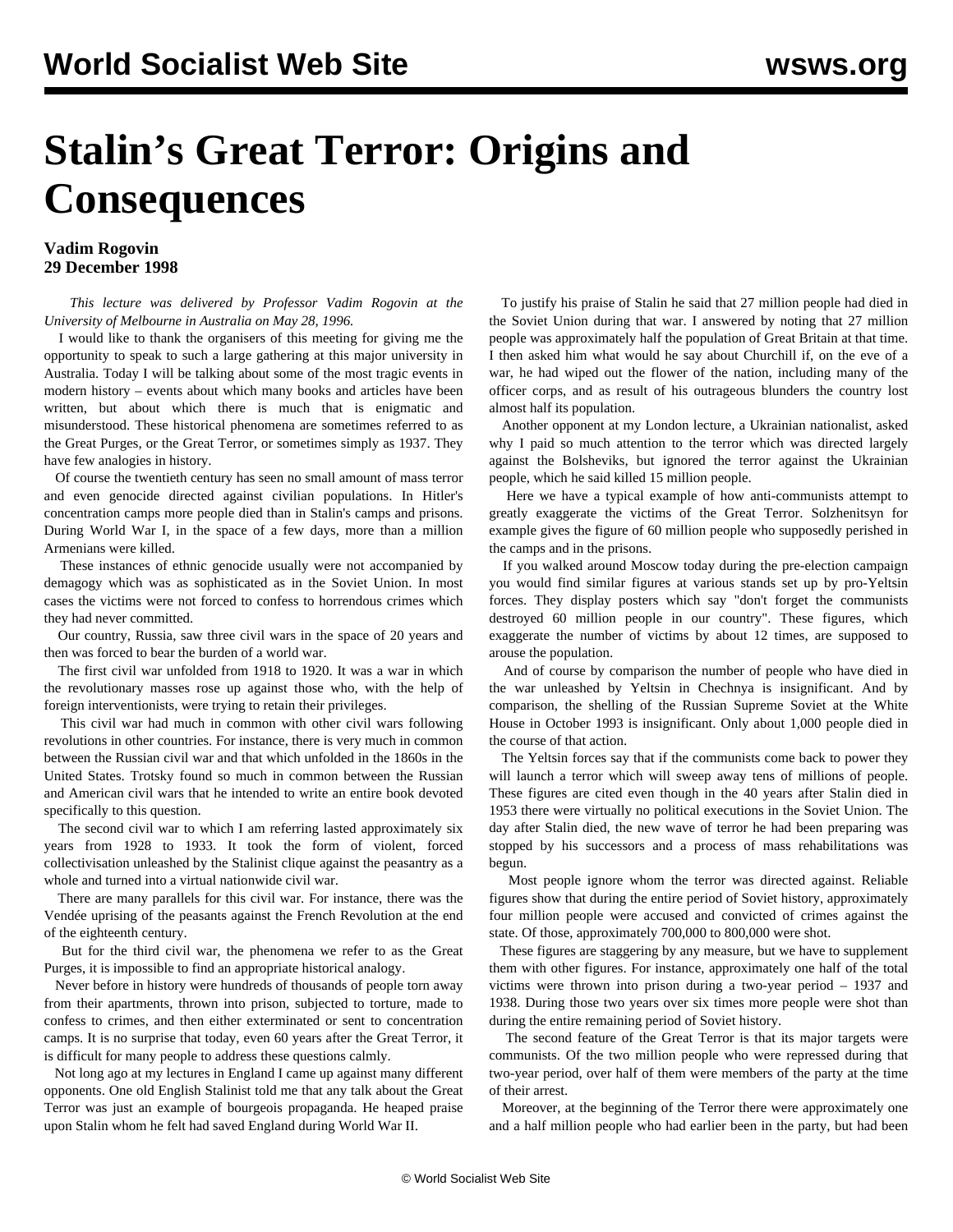expelled for belonging to various oppositions. Very many of these people were arrested and exterminated during the Great Terror.

 There is another myth about the Great Terror which is both supported and spread by many different political tendencies. You can find this myth in Krushchev's secret report on Stalin's crimes delivered to the 20th Party Congress in 1956, or in the works of open anti-communists such as Robert Conquest and Solzhenitsyn.

 This myth says that virtually the entire population of the Soviet Union was reduced to a stunned silence by the terror, and either said nothing about the repression, or blindly believed in and supported the terror. This myth also claims that the victims of the repression were completely innocent of any crimes, including opposition to Stalin. They were, instead, victims of Stalin's excessive paranoia. Since there was no serious opposition to the regime of Stalin, according to this myth, the victims were not guilty of such opposition.

 In order to refute these myths one simply must turn to various dossiers and case histories which have recently come to light and been published.

 For example there is the case of the world-renowned physicist and future Nobel laureate, Academician David Landau. It would seem that this young physicist and scholar, who was busy with his own work, not a member of the party and seemingly uninvolved in politics, would have been guilty of nothing and therefore arrested without any foundation.

 Recently the dossier of his case was published. During the investigation Landau was presented with an anti-Stalinist leaflet which he had helped to reproduce and was getting ready to distribute. The communist Kopets, who was a colleague of Landau, admitted to having written the leaflet. He arranged for it to be reproduced and attracted Landau and other students and physicists into this conspiracy. They intended to distribute the leaflet at a May Day demonstration in 1938.

 Recently many examples of such leaflets have been published. They were written by people we know little about, but people who wrote from a consistent communist position, and who called for a struggle against Stalin and his clique because they had betrayed socialism. The content of these leaflets can only be interpreted as a call to overthrow the existing political system, or to be more precise, Stalin and his clique.

 Of course these are isolated incidents, but prior to the unleashing of the Great Terror there was a much more widespread, more serious, and wellorganised opposition to Stalinism as a regime which had veered ever more widely away from the ideals of socialism.

 This battle against Stalin began back in 1923 with the formation of the Left Opposition. The inner party struggle unfolded in ever sharper form throughout the 20s.

 Thousands and thousands of communists took part in this opposition, openly in the early days and then, after opposition groups were banned, in illegal underground forms against the abolition of party democracy by the Stalinist party clique.

 They spoke out against forced collectivisation and the erroneous methods of industrialisation which were leading to great deprivation for the vast majority of the Soviet people. They spoke out against the growing system of privileges and social inequality. The bureaucracy had usurped political power from the working class and was consolidating its position and privileges.

 A significant change took place in the level of opposition in 1932 when it became clear that the adventurist policies of the Stalinist leadership had led the country to an extremely sharp economic and political crisis.

 At that time in 1932, not only the old opposition groups became more active, but they were joined by layers of newly-formed opposition groups. Among those perhaps the most interesting is the so-called Riutin group.

 Riutin was an old Bolshevik who underwent a very complex evolution. During the 1920s he was a fervent Stalinist but by 1930 he came to the conclusion that he had been wrong on many points and that a new struggle had to be taken up against the Stalinist bureaucracy. He sought ways of uniting with the Left Opposition, with Trotskyists.

 The Riutin group published a document of more than 100 pages called the Riutin platform. It exposed both the economic and political crisis throughout the country on all basic questions. Stalin and his clique feared this document so much that they refused to distribute it to members of the Central Committee who were discussing Riutin's expulsion. The Central Committee proceeded to condemn Riutin and vote against the platform without having read it.

 At the same time, thousands of Trotskyists who had not capitulated remained in exile or in prison throughout the country. Among them were many prominent party members. Two choices stood before each of these oppositionists. Either they could sign a letter of capitulation and return into the fold of the bureaucracy to secure positions – or they could refuse to sign such declarations and remain languishing in prison camps or in exile in the furthest reaches of the Soviet Union.

 It is interesting to note that dozens and dozens of oppositionists in exile were brought back into Moscow when the first Moscow Trial was being prepared in 1936. Not a single one of them who had refused to sign a letter of capitulation agreed to give false testimony. For that reason, they were not included in the first Moscow Trial, but were murdered during the secret pre-trial interrogations.

 It is significant that in 1932 many representatives of different opposition tendencies began to discuss the need to form a united anti-Stalinist bloc to overthrow Stalin's leadership and carry out new policies.

 The Riutin platform stated that by now all the previous differences which had existed in the Party paled before the new dividing line which pitted communists against each other. Either you were for the Stalinist clique and the crimes it was committing against the people, or you were for returning the party to Lenin's principles of socialism by driving out the Stalinist clique.

 Ivan Smirnov, one of the former leading members of the Left Opposition who had formally capitulated and then returned to opposition activity, went on an official business trip to Berlin in 1931. He established contact with Trotsky's son Leon Sedov and began to discuss the need to coordinate efforts between Trotsky and his son in Mexico and Europe and the newly-formed opposition bloc consisting of old and new tendencies in the Soviet Union.

 Although many members of these opposition tendencies were arrested at the end of 1932 and in early 1933, not a single one of them gave information about the formation of this single united anti-Stalinist bloc. Only in 1935 and 1936, when a new wave of arrests followed the murder of Kirov in December of 1934 and many people were subjected to the worst tortures, did the secret police, the GPU, find out about the existence of the united bloc from 1932. This was one of the main factors which drove Stalin to unleash the Great Terror.

 When we look back now upon the Moscow Trials we can see that 90 percent of what was said by those put on trial was a fantastic conglomeration of lies. They confessed to being agents of the Gestapo, spying for foreign governments, conducting sabotage, etc. But about 10 percent of what was alleged was true. They did try to establish contact among themselves and fight for the overthrow of Stalin's clique.

 The Great Terror was caused not only by Stalin's increasing fear of the growing communist opposition in the Soviet Union. It was also tied up with serious foreign policy issues. Stalin became more and more alarmed at the growing influence of Trotsky's ideas as he gathered more supporters in the movement to found the Fourth International.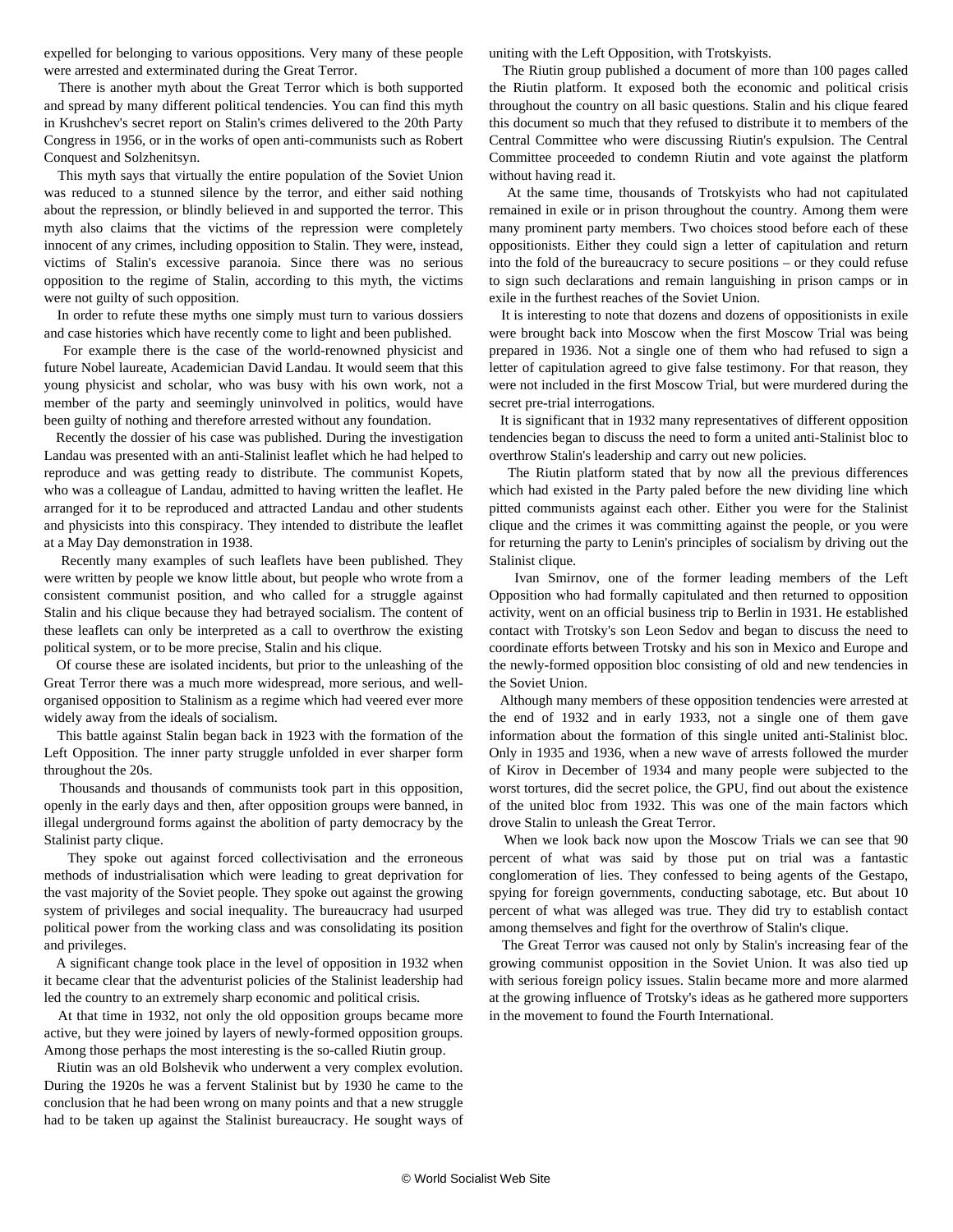## *Stalin signing a death warant*

 Although all the official communist parties abroad remained completely subservient to the Comintern, which was in turn manipulated by Stalin, nevertheless more opposition Trotskyist groups grew up in virtually every country in support of the Fourth International.

 In the archives of the Comintern one can find many documents, largely prepared for internal use, which testify to the fact that the opposition had major influence in almost every country, that often it exerted strong influence in the trade unions and the socialist parties, and that its numbers were reaching several thousand in some countries.

 In Spain, where the outcome of the civil war would help determine whether there would be a second world war, there existed a powerful Marxist party, the POUM; although it broke from the Fourth International, it did carry out consistent anti-Stalinist policies. Stalin's fear that the Fourth International might increase its influence and become a threat to the Stalinised Comintern in many countries forced him to conclude that he must unleash the Great Terror. It swept away thousands of victims, not only in the Soviet Union but abroad.

 We should never forget that at that time, about half the regimes in capitalist Europe were either fascist or semi-fascist totalitarian regimes. Many communists, socialists and democratic-minded people fled from these countries and sought political asylum in the Soviet Union. In the Soviet Union there were tens of thousands of foreign communists and communist sympathisers, almost all of whom perished during the Great Purges.

 There are many accounts of how terrible the lives of these political emigrants were in the Soviet Union, even if they came from bourgeois democratic countries. For instance, Audrey Blake, the wife of a leading Australian communist, wrote that in the 1930s all foreign information was blocked and any discussion of Trotsky's ideas was anathema.

 I had a chance to meet with many surviving former communists in the United States who said that all Trotskyist literature was banned. The fear of their leaders was so great that they refused to allow them to read such material. However the consequences of the Great Terror cannot simply be measured by the murder and arrest of thousands and thousands of victims in the Soviet Union, of people extremely dedicated to the October revolution and to socialism. It goes beyond that.

 When the news of the Great Terror reached the west, thousands, perhaps hundreds of thousands of people, recoiled in horror before the ideas of socialism. Under other circumstances, they would have been prepared to take part in the communist movement, the greatest international political movement in world history. But they were repulsed by what they saw and the ideas of socialism became discredited in their eyes.

 Those leaders who survived the Great Terror in the various communist parties had largely degenerated, and were bound to Stalin because they had taken part in the persecution of their own comrades.

 Among those who played a very foul and ignoble role in the 1930s are those who to this very day are respected as fighters against Stalinism.

 Among these is Imre Nagy, the Hungarian communist leader who played an important role in the leadership of the Hungarian uprising in 1956. Documents have emerged which show that Nagy was in the Soviet Union as a political emigrant starting in 1929. By 1930, he had become a

paid agent of the NKVD, and due to his denunciations, dozens of Hungarian, German and other communists were arrested.

 Although there is no direct evidence that shows that Tito, the Yugoslav communist, was a paid agent of the NKVD, many documents show how enthusiastically he carried out the purges of the Trotskyists in the Yugoslav communist party. In Moscow alone over 800 Yugoslav communists were arrested.

 In 1939 Tito returned to Yugoslavia as head of the party and demanded that the purge be continued and deepened. He entrusted this task to other communists, including Milovan Djilas.

Ly the pure is a tamous dissident in the 1960s, 70s and 80s, does<br>not mention his role in the purges in his memoirs but he does relate the Djilas, who became a famous dissident in the 1960s, 70s and 80s, does following interesting incident. In 1942 at the height of World War II, an old Yugoslav communist was arrested. He had survived the 1937 purges only because he had refused to go to Moscow. He subsequently published a book called "The Balance of the Soviet Thermidor", in which he described the persecution of Yugoslav and other communists in Moscow. Djilas relates that although this man was arrested on Tito's orders and severely tortured and beaten, he refused to admit to being a foreign spy.

 If we talk about the consequences of the Great Terror in the Soviet Union and abroad what we can say is that the Bolshevik type of consciousness virtually disappeared.

 This type can be characterised by adherence to the ideals of socialist equality, social justice and internationalism and the refusal to allow one's high position in the party to result in privileges for oneself. It can also be characterised by a willingness to sacrifice for the cause.

 If it had not been for the Great Purges it would have been very difficult for Stalin to pursue the extreme changes in political line which he carried out. The vast majority of those who fell victim in the Great Terror were raised and trained in the genuine spirit of anti-fascism. If they had remained alive, if they had not been exterminated, it would have been much more difficult for Stalin to sign the Ribbentrop-Molotov pact in 1939. And if not for that pact, World War II might not have begun in the same way.

 If those who perished in the Great Terror, true internationalists, had not been killed, Stalin would have found it very difficult, if not impossible, to unleash the anti-Semitism in the Soviet Union which practically became official government policy after World War II.

 A whole wave of people sometimes referred to as the new recruits or the newly chosen of 1937, began to rise to high posts in the party, economy, government and the military. They occupied leading posts of which they had never before dreamed.

 The people who occupied these positions had no ties to Bolshevism and no ideological adherence to Marxism. As a result they proved to be extremely susceptible to the crudest forms of corruption which corroded the body politic in the USSR. These people remained in power in the Soviet Union for almost 50 years. And they cultivated a new generation of absolute cynics who were completely indifferent to the moral and ideological life of the nation.

 The existence of such people in positions of power, directing the intellectual life of the country, helps to explain why they so easily managed to shatter the existing system over the last 10 years. First they cracked the ideological shell of society, then they destroyed it politically.

 Up until now, history has shown that when there is a sharp transformation of the social structure, this change is reflected in the personnel which occupy leading positions of power. In Russia and the many republics of the former Soviet Union, however, that has not been the case. Those who head the regimes in Russia, Ukraine, the Baltics and many other former republics are those who were former members of the party nomemklatura, the old party bureaucracy and elite. To call these people Bolsheviks or Leninists is a complete mockery of the truth.

What characterises them is a complete lack of ideological principles,